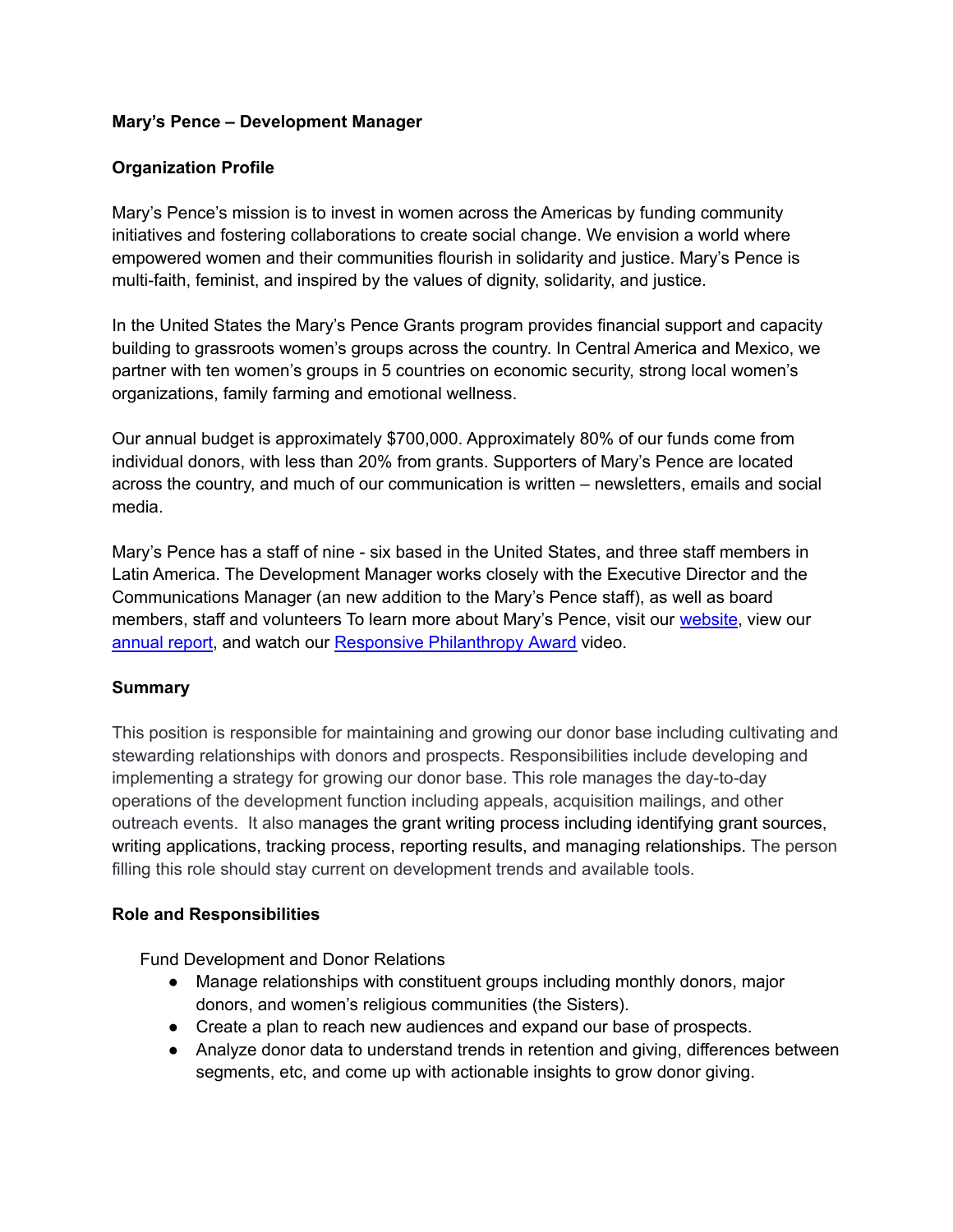- Provide accurate, timely information to Executive Director and board regarding current fundraising and campaign progress, and donor growth and segmentation.
- Create a donor stewardship plan and major gifts strategy for the organization and collaborate with the Executive Director to implement and evaluate the these.
- Collaborate with the Executive Director to create the annual development plan and budget.
- Provide support to Executive Director and board members (research, solicitation training and scripts, etc.) to facilitate fundraising efforts.

# Fundraising Appeals

- Plan and execute all donor solicitations (an average of four mailings per year, and corresponding email appeals), and other appeals as needed.
- Manage mailing list development and segmentation, partnering with other staff responsible for donor data.
- Manage an annual acquisition mailing using exchanged or purchased lists, to gain donors and connect with new audiences.

# Grant Writing

- Create and submit grant proposals, budgets, and reports, in collaboration with program staff and Executive Director.
- Communicate with colleagues across the organization regarding funders' objectives, requirements, and related program activities.
- Identify and evaluate prospective grants sources to grow our grant funding.
- Build relationships with current and prospective funding sources.
- Maintain grants pipeline, tracking deadlines to ensure timeliness of applications and reports.

# **Outreach**

● Periodically plan and oversee donor events, outreach activities, and conference exhibits/tabling.

Donor Database Management and Online Giving

- Administer donor management system (Donor Perfect) to maintain accurate and complete records with the assistance of the bookkeeper and office coordinator, including biographical information, gifts, pledges, cultivation activities (actions), appeals, campaigns, etc.
- Manage all online giving portals needed for one-time and ongoing solicitation activities – including GiveMN.org, PayPal, Benevity, Facebook and other online forms.
- Use donor data to understand and improve impact of campaigns and development efforts.

# **Knowledge and Experience**

*,*

- 5 years of experience in a development role, managing donor relationships and writing grants.
	- o Ability to cultivate, research, solicit, and steward donors and prospects. Builds strong relationships with donors.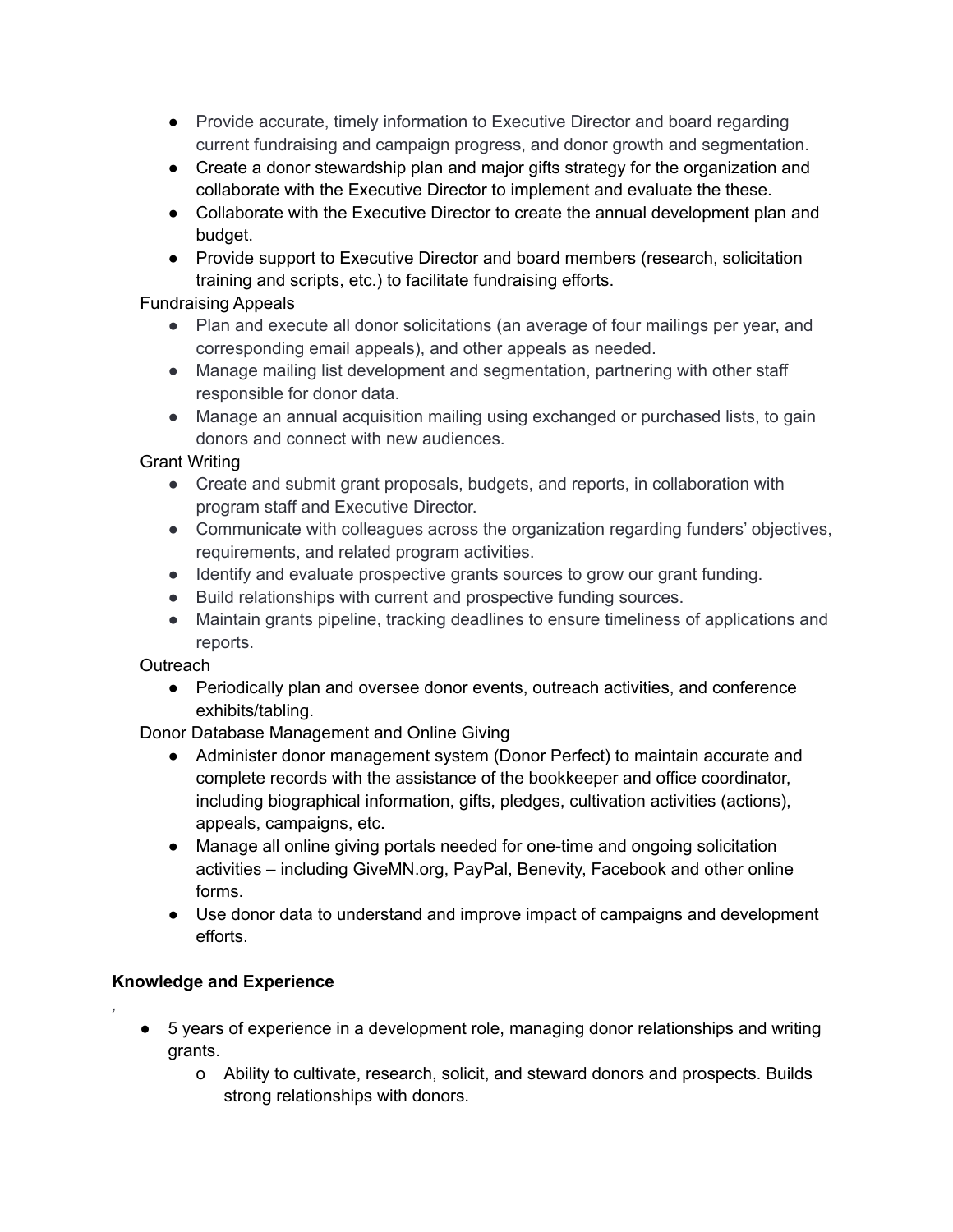- o Builds strong relationships with donors. Seeks out new segments to engage in the work.
- o Proven ability to identify grant sources and acquire grants to support our work. Knowledge of grant writing resources and tools.
- High attention to detail with excellent organizational abilities a project manager, communicator, and problem solver.
- Excellent communication skills, including written, face to face interaction, and public speaking.
- Computer proficiency, including Microsoft Office and Google for Nonprofits, donor database tools such as Donor Perfect. Experience with Constant Contact (email marketing platform) and Wordpress (website), experience with QuickBooks is a plus.
- Ability to effectively analyze financials and program performance.
- Bi-lingual in English / Spanish is a plus.
- Bachelor's degree or commensurate work experience.

## **Values and Work Style**

- Highly organized, self-motivated and able to manage multiple and complex projects. Organized and diligent about record-keeping and administration while setting and meeting deadlines.
- Creative and enjoys bringing new ideas to the organization.
- Ability to work independently and collaboratively with Executive Director, office and program staff, Board Members, and volunteers.
- Flexible working style, willing to give and take, willing to flex to the tasks needed, including administrative tasks. Comfortable in a small "everyone pitches in" office environment.
- Passion for social justice, particularly women's issues in the U.S., Mexico, and Central America.
- $\bullet$  Comfortable with diversity age, political views, faiths, etc.

# *The Mary's Pence community welcomes you.*

Founded on the core values of **dignity**, **justice**, and **solidarity**, we seek to be a space of belonging and purpose where community comes together to work for social justice.

The integrity of our work depends on Mary's Pence reflecting the diversity of the community, and the world, with regard to race, economic status, abilities, faith or beliefs, geography, age, gender identity, and sexual orientation.

Our spiritual roots and feminist values bring us together to listen and learn from one another, and to determine the path forward. There is wisdom in the whole.

We invite you to join us in this work.

#### **Compensation and Benefits**

**Hours and Salary**: Full time, salary based on experience. Range \$50,000-\$65,000.